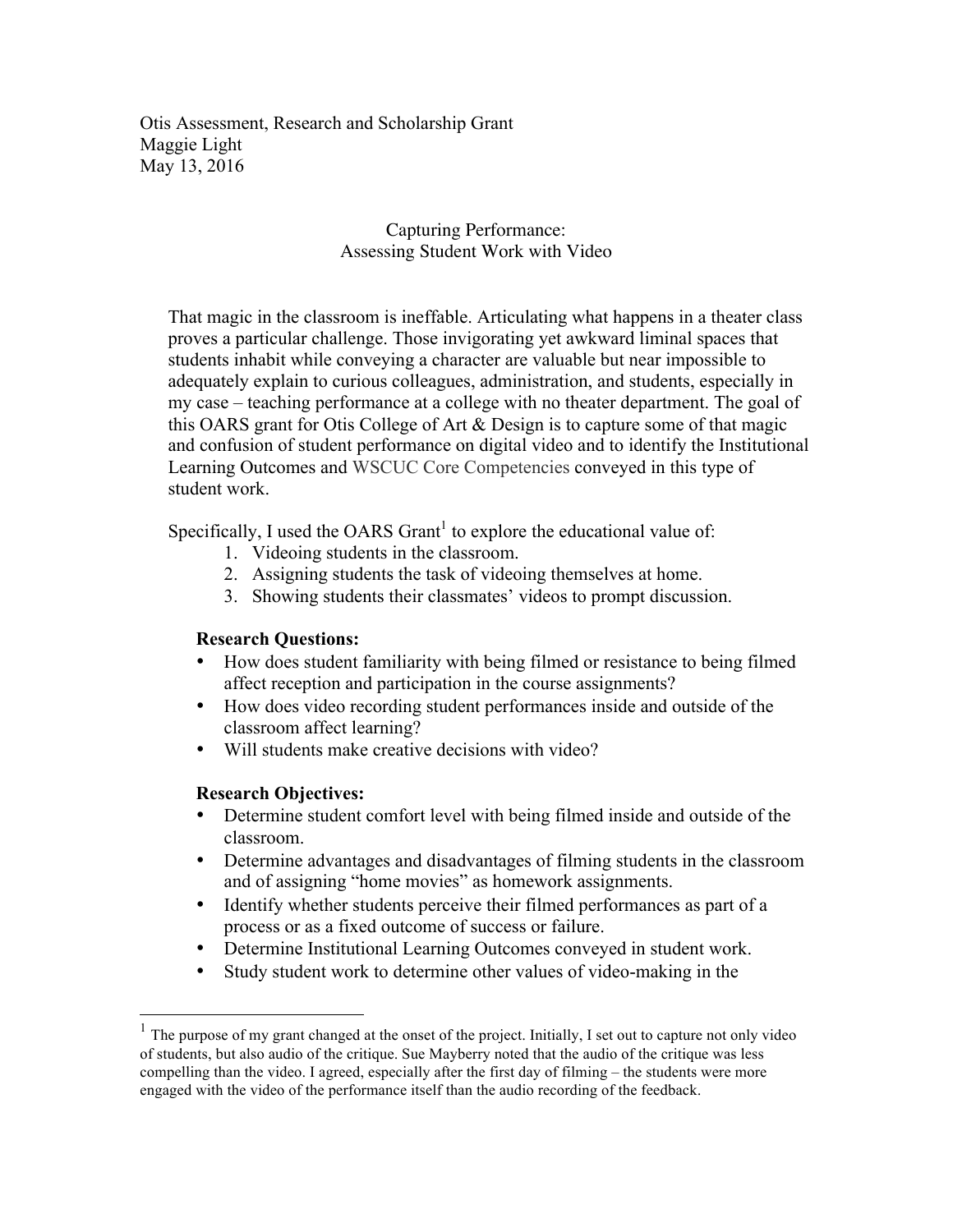curriculum.

- Offer faculty ideas for integrating video-making in their curriculum.
- Capture and document student performance

I pursued these objectives via an assignment for my Ways of Knowing: Art Imitating Life class, a Foundation-level interdisciplinary liberal studies course with an emphasis on performance, literature, and research.

### **The Assignment: 'Capturing Performance'**

### **Prompt:**

https://ospace.otis.edu/libs 114 ways of knowing 2016 ail spring 16/Monolog ue

Embracing the Oral and Written Communication, Information Literacy, and Social Responsibility goals of the college and emphasizing the interdisciplinary nature of the Ways of Knowing <sup>2</sup> curriculum, students will write and perform a monologue based on a story they've developed from a recent or historical event.

# **Learning Outcomes:**

- Develop an understanding of the genre conventions of dramatic literature and monologues.
- Become aware of nonverbal communicative tools, such as body language, gesture, and overall physicality.
- Write a dramatic piece of literature that conveys character, story, and cultural context.
- Integrate lessons of breath support, projection, eye-contact, and connection with the text to better connect with the self, the audience, the historical context, and the psychology and emotional life of the character.
- Identify experiences of empathy and desire for social justice in reading about parties in news events and witnessing classmates in performance.
- Engage in research via sources, utilizing academic research and other source material appropriate for the subject matter.

### **Assignment Timeline:**

- 1. Search for a specific story from history or from current events in which you feel empathy for a person or group of persons or in which you feel emboldened by a principal.
- 2. Develop a character from this event and write a monologue that encapsulates the circumstances and the character's crisis.

 <sup>2</sup> The Ways of Knowing Course is an interdisciplinary theme and issue driven project-based course. The theme for my section: "Art Imitating Life" was theater and performance. This section was paired with Ways of Knowing: Life Imitating Art, a Cultural Studies course focusing on performance theory. We overlapped as we diagnosed narrative, the stories we tell, and how we 'perform' in life and on 'live' on the stage.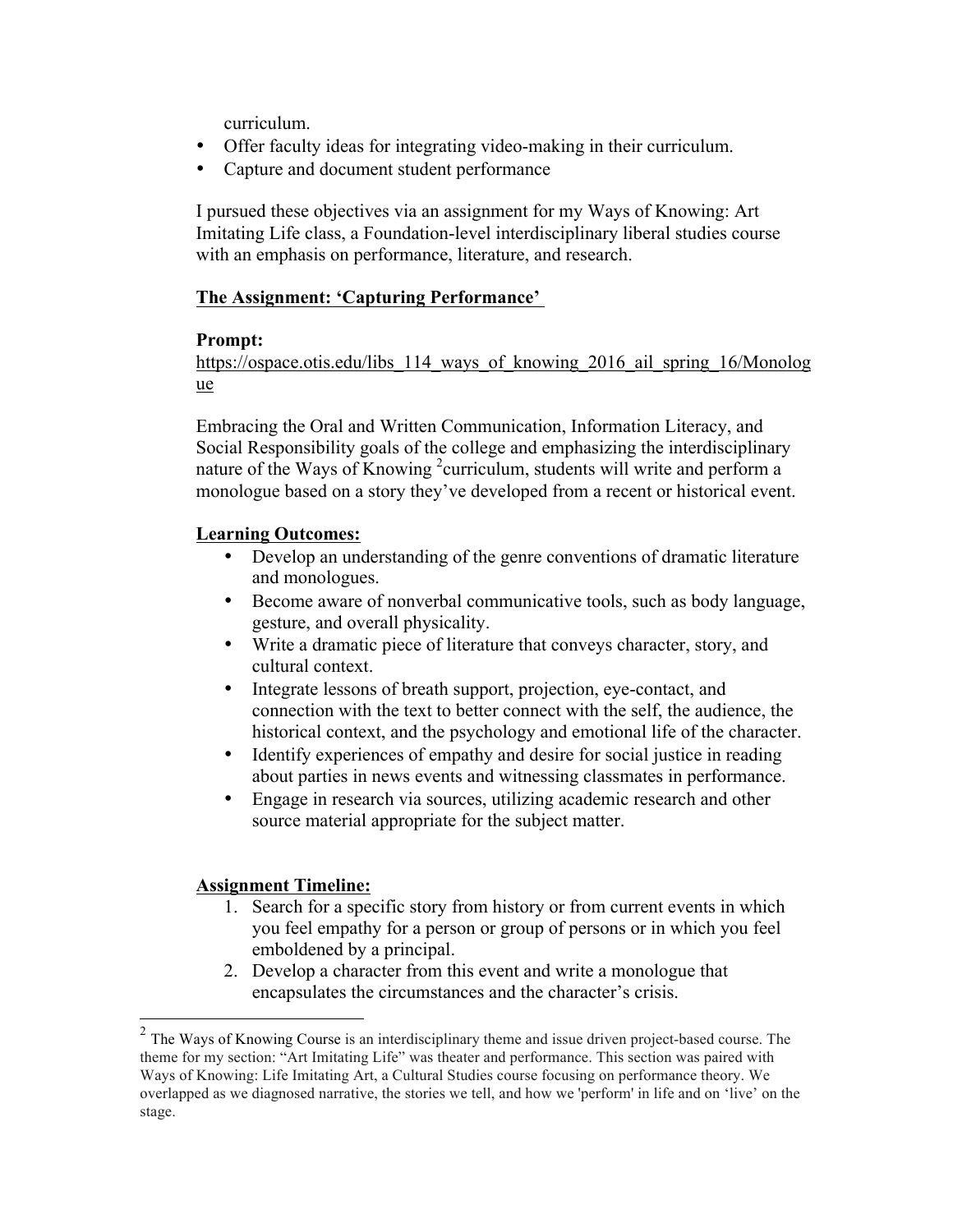- 3. First Draft: peer-edit first draft.
- 4. First Performance: perform piece for the class. Performance will be filmed. All students receive video of performance.
- 5. Critique: faculty leads a five-minute group critique for every student.
- 6. Final Performance: perform the final draft of the monologue at home, making three major changes – one for character, one for story, and one for production.
- 7. Post first and final performance to eportfolio.
- 8. View final pieces with the class and with partnered Ways of Knowing Section.
- 9. Complete objective and subjective surveys about first performance, critique, and final performance. Reflect on performance and video.

# **Institutional Learning Outcomes of 'Capturing Performance'3 :**

**Creativity & Innovation:** Otis graduates will be able to approach their work in imaginative ways characterized by a high degree of experimentation, risk-taking, and divergent thinking, and be able to produce work that challenges convention.

**Visual Fluency:** Otis graduates will be able to analyze, interpret, evaluate, and create visual materials in both physical and digital formats.

**Social Responsibility:** Otis graduates will be able to demonstrate an awareness of the social and environmental impacts of art and design, produce creative, sustainable, and ethical solutions in their work, and bring positive change to their communities.

# **Applicable WSCUC Core Competencies of 'Capturing Performance'4 :**

**Critical Thinking:** Otis graduates will be able to identify issues clearly, synthesize and contextualize relevant sources, and make connections across experiences and disciplinary perspectives to create well-reasoned and imaginative approaches to issues, problems, and challenges.

**Written & Oral Communication:** Otis graduates will be able to express ideas in a coherent, logical, and compelling way, both orally and in writing.

**Information Literacy:** Otis graduates will be able to assemble, evaluate, and ethically use information from diverse sources to accomplish a specific purpose.

### **Why Capture Performance?**

The original Greek definition of *drama* means '*to do'*. Drama and the performing

<sup>&</sup>lt;sup>3</sup> See more information of both Otis College Institutional Learning Outcomes and WSCUC Core

Competencies at: http://www.otis.edu/institutional-learning-outcomes#sthash.Ds5vCm6z.dpuf <sup>4</sup> WSCUC's required categories - Otis' descriptions.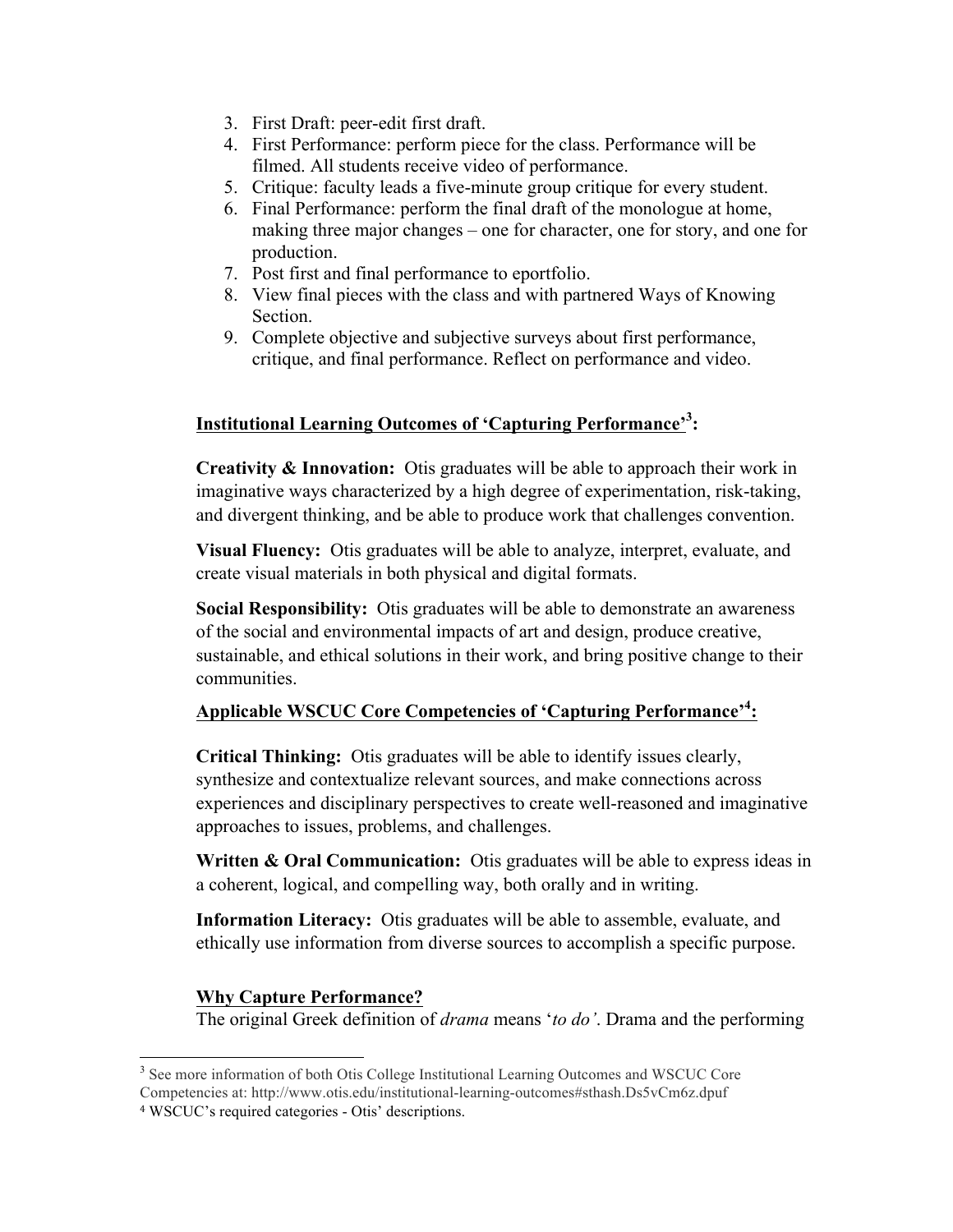arts demand a constructivist mode of learning – students construct an understanding of the character and story through experimentation, problem solving, and past experience. In their study, "Learning Styles and Learning Spaces: Enhancing Experiential Learning in Higher Education"<sup>5</sup> Alice Y. Kolb and David A. Kolb emphasize how student learning "involves the integrated function of the total person - thinking, feeling, perceiving, and behaving" and offers an "adaption to the world". This integrated learning is an outcome of the monologue assignment; most assignments in theater require such holistic engagement. But it is the digital video recording of performance that makes the classroom a truer 'adaptation to the world':

- The technological mode of video parallels student interaction often through the screens of phones and computers.
- Students already experience narrative, emotion, politics, relationship, and education through video.
- Video allows the students to use the performance both the classroom performance and the performances done at home – as a moment in a process, not a finished product or a final judgment of success or failure.
- The video serves as invaluable means for editing and adjustment. Factors such as adrenaline and self-consciousness can inhibit student ability to listen and absorb comments from faculty and peers – revisiting the video is their tool for revision.
- Video captures the ephemeral moments (true much is lost in this 'capture'; video is a frame of the moment, not a true, absolute document of an event).
- Recording performance allows a more moderate perspective of where the student is in the continuum – the video serves as a mirror (though an imperfect one) and offers an opportunity for self-appreciation and acceptance.

#### **Smart Phone: The Familiar**

 

*"More specifically, we must consider and use additional modalities that aid our twenty-first-century-minded students in learning about and through theater"<sup>6</sup>*

While students (and this teacher) use digital technology as a means of distancing oneself, screens are also methods for connection. The screens of phone and laptop are the filter, the lens, and the 'space' for communication, daily tasks, emotional exchanges, politicking, research, consumption, job hunting, taking chances, rejection, and procuring the basics of life like food and shelter.

<sup>5</sup> "Learning Styles and Learning Spaces: Enhancing Experiential Learning in Higher Education" Alice Y. Kolb and David A. Kolb, *Academy of Management Learning & Education,* Vol. 4, No. 2 (Jun., 2005), p. 194.

<sup>6</sup> "Multimodal Literacy & Theater Education", Amy Petersen Jensen, *Arts Education Policy Review*, Vol, 109, No. 5, (May/June 2008), p. 19.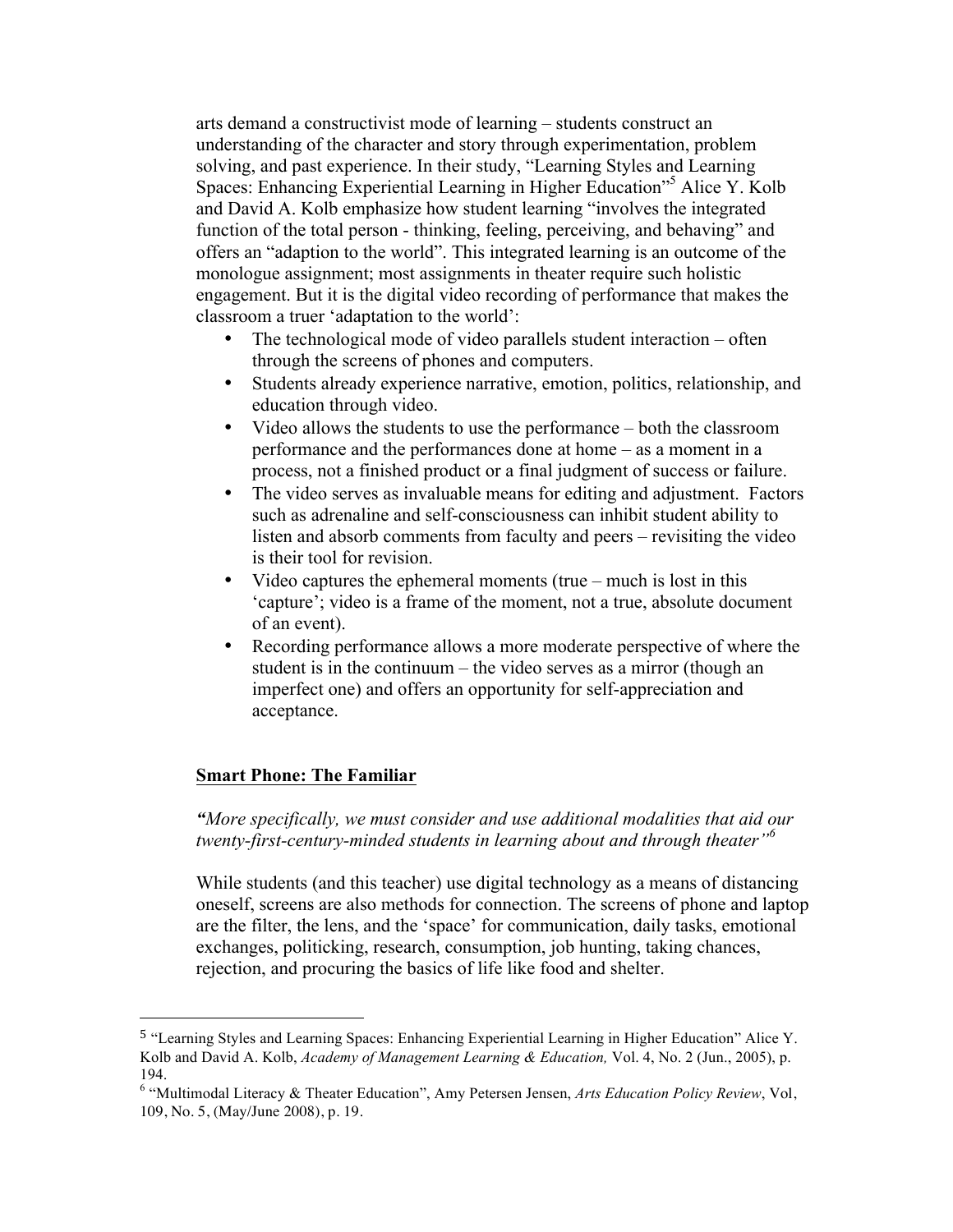Combining digital video and performance, and filming these performance with cameras on personal devices like smart phones is essential in a course entitled "Art Imitating Life". Capturing live theater with todays' technology is not only meeting students (and teachers) where they are<sup>7</sup>, but the capturing itself can be a rich endeavor that enhances aesthetic and narrative.

#### **Theater: The Strange**

 

The main task of my OARS grant is to investigate the benefits and pitfalls of filming student performance. A byproduct of this study is the opportunity to investigate the intersection of digital video and theater principles with non-theater majors, students who are perhaps more familiar with editing video on their smart phones than with the strange sensations of live performance.

The tenets of theatrical performance – listening, responding to stimuli, pursuing honest reaction, awareness of breath and body, cultural relevance, filling up the stage or room or connecting with the camera lens – are also skills for the nonactor. What profession or art form does not require listening, awareness, and response to stimuli? Additionally, these visual art and design students study and practice concepts like lighting, angle, intensity, contrast, gesture, context – concepts that can inform character development and the video-making process.

The possibilities for visual art students developing relevant work of this nature is expressed in Amy Petersen Jensen's "Multimodal Literacy and Theater Education"<sup>8</sup>:

Educators should ask themselves how they might use theater tools and methods to increase students' critical awareness of the media that surrounds them. Theater teachers can plan for overt instruction that focuses the student learner's attention on the pervasive media in ways that allow for the meta-awareness of and reflection on patterns and relationships among the students' bodies, contemporary modes of entertainment, and mediums that convey those modes.

The value derived from theater and digital video technology in a non-theater major's classroom could allow for such 'meta-awareness' and 'reflections on patterns and relationships' in that students are subjected to themselves – they are filmed, they watch themselves on film, they film themselves, they download all of these videos onto their phones or computers and upload, edit, and arrange the videos onto their eportfolio (the digital compendium of their academic and studio work). This sequence of course work demands that students study their behavior –

<sup>7</sup> 7 "Expanding Learning Opportunities with Transmedia Practices: *Intimate Alice* as an Exemplar", Laura Fleming, *The National Association for Media Literacy Education's Journal of Media Literacy Education* Vol, 5, No. 2 (2013), p. 371.

<sup>8</sup> "Multimodal Literacy & Theater Education", Amy Petersen Jensen, *Arts Education Policy Review*, Vol, 109, No. 5, (May/June 2008), p. 24.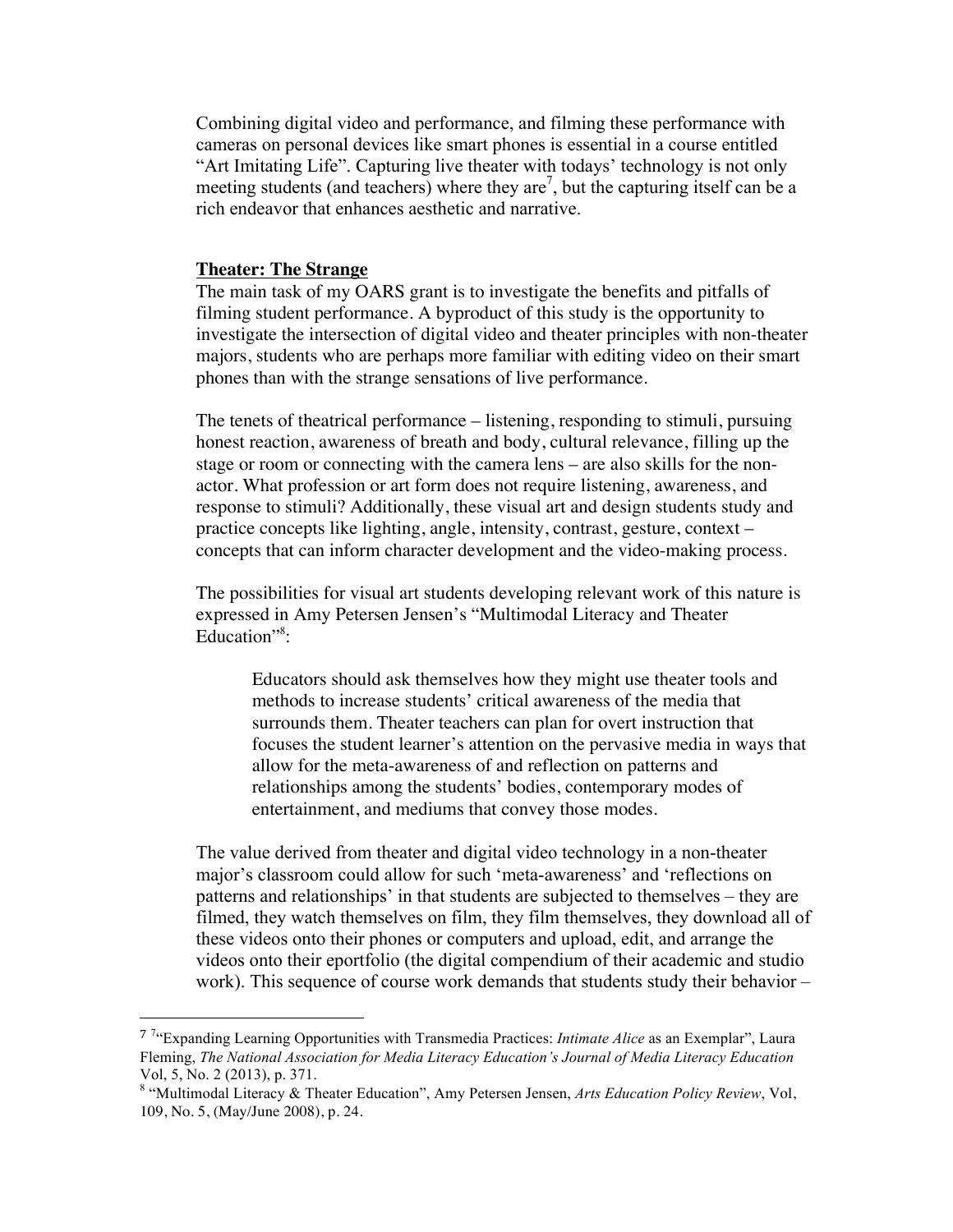examine how they behave on screen, how they engage through these "contemporary modes" and "mediums that convey these modes".

### *Determine student comfort levels with being filmed inside and outside of the classroom.*

### **What Happened?**

### **Week 1, Student Digital Video History:**

When I teach a theater class to non-theater majors, the first question I ask is -What is your experience with the theater? For this particular section: four students had experience acting in high school, one student acted professional, and the remaining fifteen had little to no experience. I also informed the students that they would be performing a monologue and that they would be filmed. I heard gasps.

To more accurately measure student apprehension and familiarity with being filmed, I conducted a brief survey of student digital video history, surveying both personal use and video in the classroom.

Student Digital Video History: Classroom & Personal Survey Results<sup>9</sup>:

 $-58.8\%$  were videoed in high school<sup>10</sup> classrooms.

-52.9.% grew up making videos for fun.

-76.5% of students currently still video themselves for fun.

-88.2% share videos of themselves with friends.

-70.6% post videos of themselves on social media

-Graphed results below show responses to the following question: On these personal videos, do you consider yourself: acting, being yourself, playing a persona, or some other experience, (students checked all that apply).

 <sup>9</sup> Seventeen students responded to the survey.

<sup>&</sup>lt;sup>10</sup> Most students surveyed were Foundation students.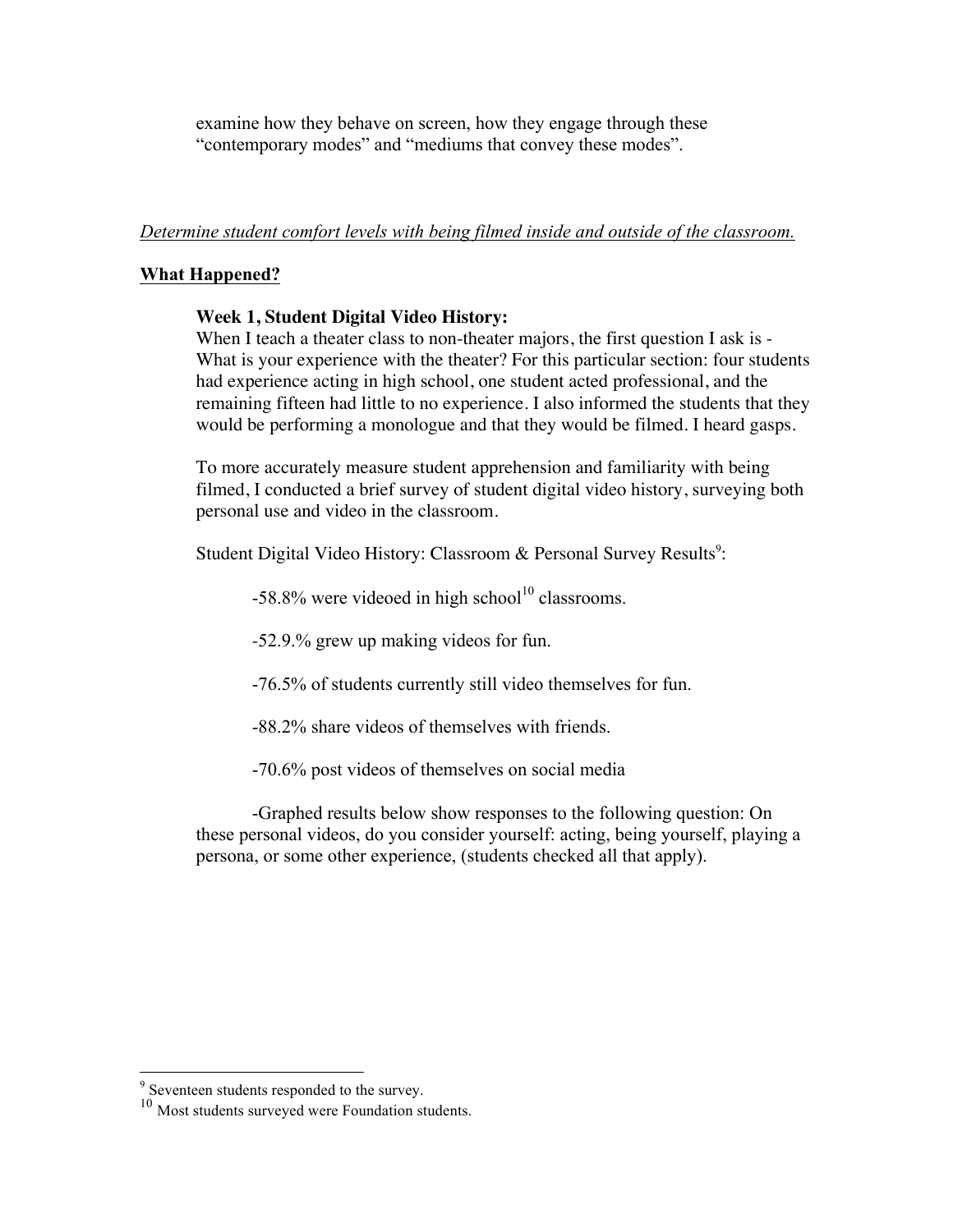

What do these numbers suggest?

- The majority of students surveyed have experience being filmed in a classroom setting (56.3%).
- The majority of students surveyed feel comfortable making footage of themselves (75.5% make videos for fun)
- The majority of students surveyed share these videos with friends  $(87.5\%)$ and a smaller majority share videos on the internet for a known and unknown audience (68.8%). This shows many students are comfortable with video in particular contexts – namely, video as a means of social connection and self-expression.
- The students express themselves in multiple mediums and are capable of reflecting on the experiential elements of video and performance, or on the "patterns and relationships...among the students' bodies, contemporary modes of entertainment, and mediums that convey those modes"<sup>11</sup> This response shows a nuanced understanding of the complicated psychological relationship to the medium. For instance, most students surveyed feel like themselves, but also feel like they are acting or adopting a persona simultaneously. A select few experience something as yet undefined. These results suggest students already have meta-awareness.

#### **Weeks 2&3, Genre & Purpose:**

Genre: To prepare for the monologue assignment, I showed examples of filmed dramatic monologues to establish criteria. We watched pivotal scenes from film adaptions of famous plays (John Proctor's monologue outside the courthouse in Arthur Miller's *The Crucible* and Lady Macbeth's *Come, you spirits* monologue from Shakespeare's *Macbeth*). I selected stories the students would be familiar with (or plays in which I could give a brief summary of before watching).

 <sup>11</sup> "Multimodal Literacy & Theater Education" Jensen*, Arts Education Policy Review*, Vol, 109, No. 5, (May/June 2008), p. 24.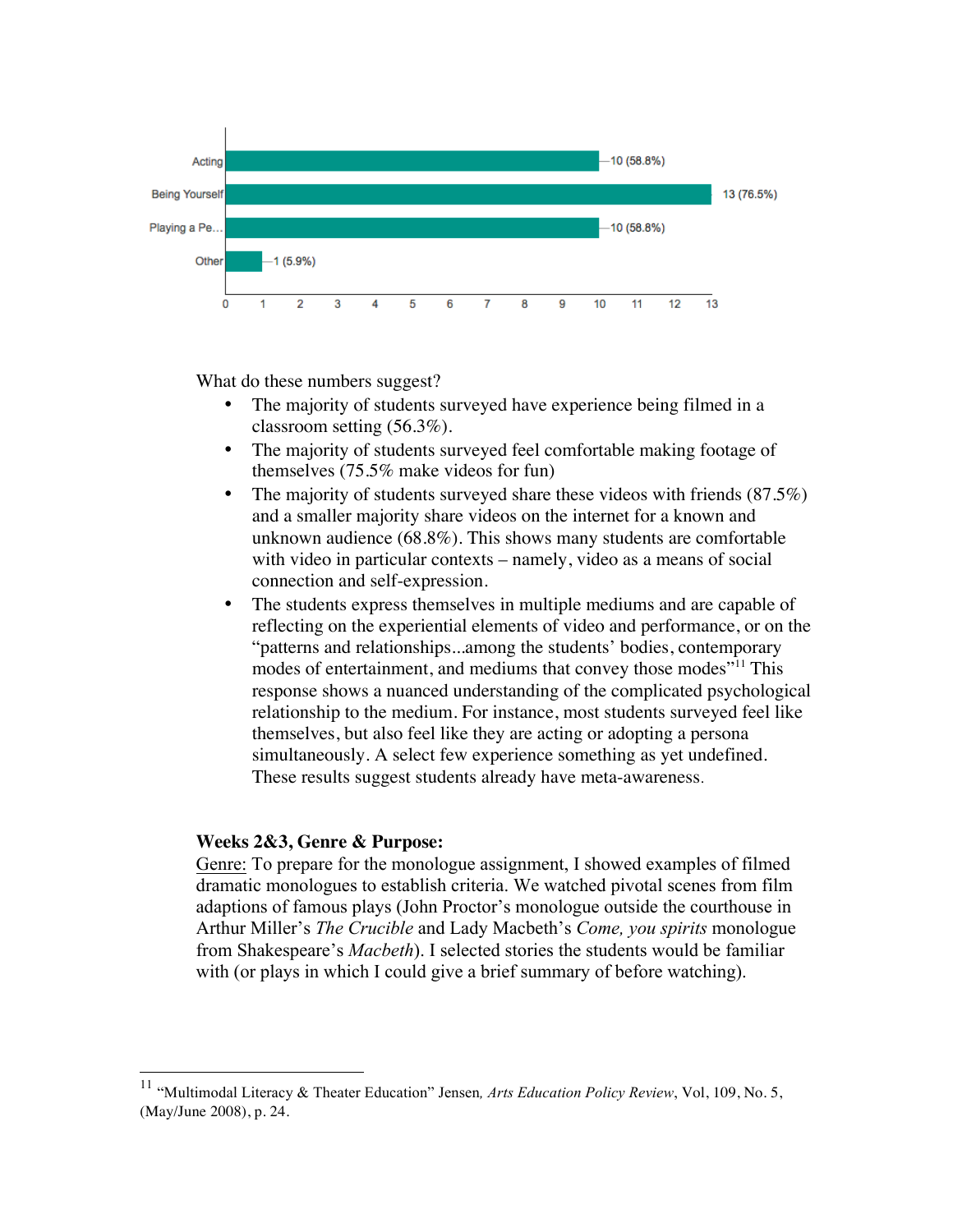We considered the motivations of the character leading up to the monologue, theorized why the actors, art director, and costumes designers made particular choices, and evaluated how setting, body, and voice and fed the story.

We also discussed the research involved for this particular *Crucible* scene (when John Proctor proclaims there is no justice). We reviewed the Salem Witch Trials, the House of Un-American Activities Committee, and examined the playwright's research process as well as his essay on modern tragedies.

For the Lady Macbeth monologue, students examined the feminine and masculine and how Lady Macbeth's text informed this particular adaptation. Students also contrasted the piece with modern ideas about war and ambition.

I hoped these examples and discussions would set a standard for the students, encouraging them to research and think critically about the social and psychological aspects of characterization and about the specificity required for costuming, set, and production.

Purpose: Class discussions focused on specificity and the problems of haphazard choices. This is, of course, true across all genres, but it is especially important to emphasize specificity and purpose when bringing video into the classroom, in part because students are so comfortable with the mode; many share videos with their friends and video is often a mode of passive entertainment. Reminding and reinforcing the purpose of the assignment is essential or the lines between school and personal life, course work and entertainment, might blur. This blurring of lines can be positive, but not if it sacrifices a critical approach.

#### **Week 3, Characterization, Dramatization, & Revision:**

Characterization: After reviewing samples of the genre and learning course concepts like catharsis, characterization, dramatization, and empathy, students selected a news article that resonated with a story they wanted to tell or a character they wanted to depict.

Dramatization: Students wrote for ten-minute intervals during class, revisiting the article and concepts of storytelling between suggested writing prompts. Students also stretched their bodies and listened to their breath to better connect with their instruments before reading their work aloud.

Peer Review: Students exchanged monologues and looked for coherence, specificity, and clear context. Going forward, I would like to develop a rubric for this peer review so students can better assess one another's piece and juxtapose the work with criteria of the dramatic monologue form.

*Determine advantages and disadvantages of filming students in the classroom and of assigning "home movies" as homework assignments.*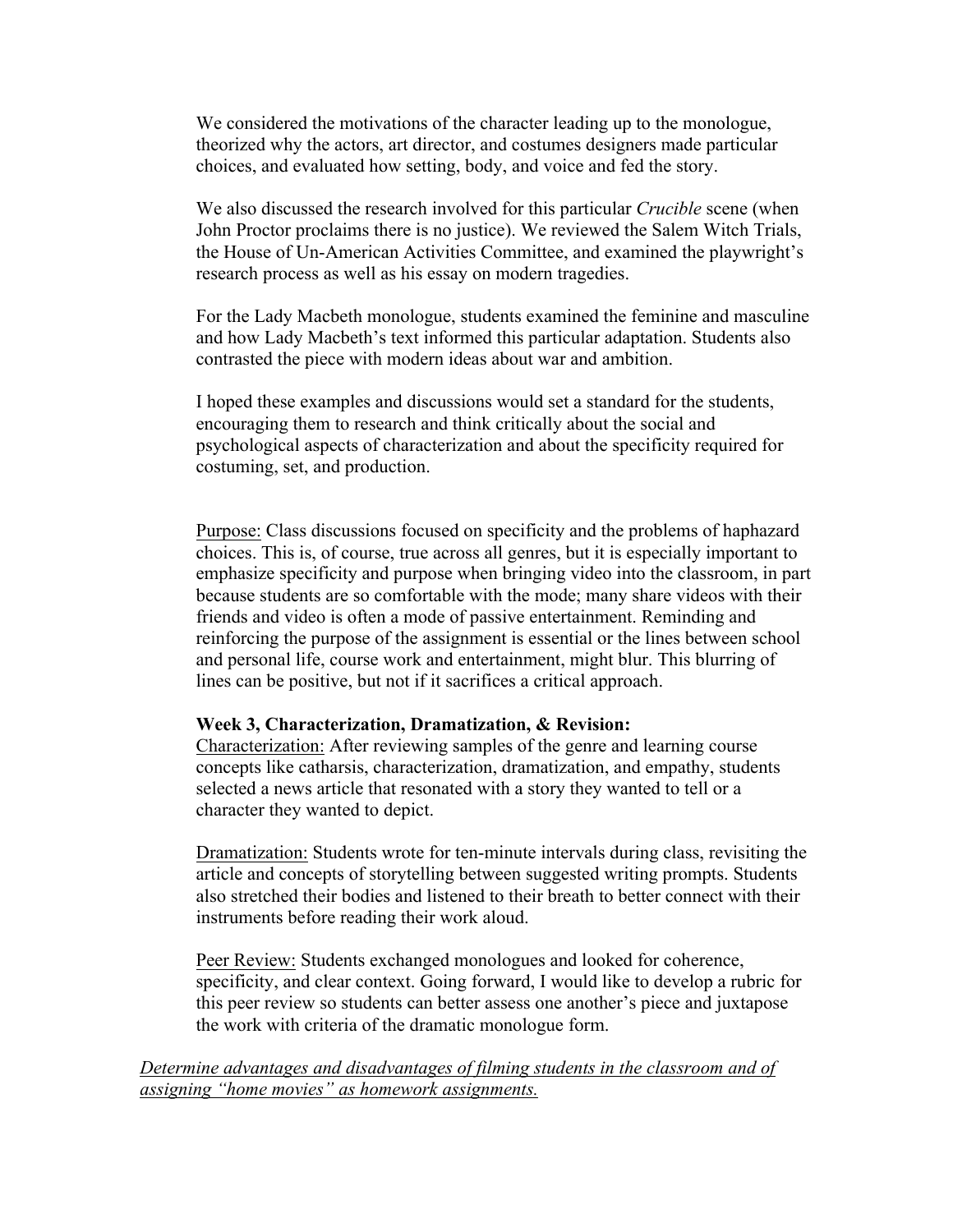#### **Weeks 5 & 6, Filming:**

Using my personal iPhone, I videoed the students performing their first draft. I had had planned to upload the video to Vimeo and email the students the link at the end of course, but the students knew more about exchanging video than I did. They suggested that I Airdrop the videos onto their devices.

The process of Airdropping the video onto the student devices – personal phones or laptops – took between two and three minutes. This was an unexpected benefit. I foresaw a drawback of this assignment being tedious hours of downloading video. The Airdrop feature allowed for a near-instantaneous exchange of 2-6 minute videos from my phone to the student's device. All of these exchanges happened between performances, while the next student prepared. Of the eleven students that I videoed on Week 5 – ten received their videos without error (one student couldn't download her work; we rectified it Week 6). No students had difficulty uploading the digital videos on Week 6.

# *Identify whether students see their filmed performance as a step in a process or as a fixed outcome of success or failure.*

Critiques of First performance: After each performance, students offered positive feedback and encouragement. This positive reinforcement was important in the first "draft". Students received more constructive feedback from the instructor. Suggestions included:

- Reducing the monologue to its essentials.
- Awareness of body, volume, gestures, eye-contact, and enunciation.
- I also required students to make three large choices for the second 'draft', the video they make of the same piece at home. The three choices must integrate a noticeable change in the writing, a production (costume, set), and their character's motivation $12$

I audio recorded the feedback so students would have a record (most students had too much adrenaline to take notes afterwards).

#### *Capture and document student performance.*

#### **Week 7&8, Home Movies and Eportfolios:**

Students then performed the monologue at home, for the camera. Most filmed themselves, but some had classmates or family to assist them. They posted both the first 'draft' and second 'home video' of the monologue performances on their

<sup>&</sup>lt;sup>12</sup> Students studied Stanislavsky's Method, including objective (task), super objective, through-action, inner monologue, mental images, the givens of the scene, and analysis of the script as it pertains to the "I" of the character and the self.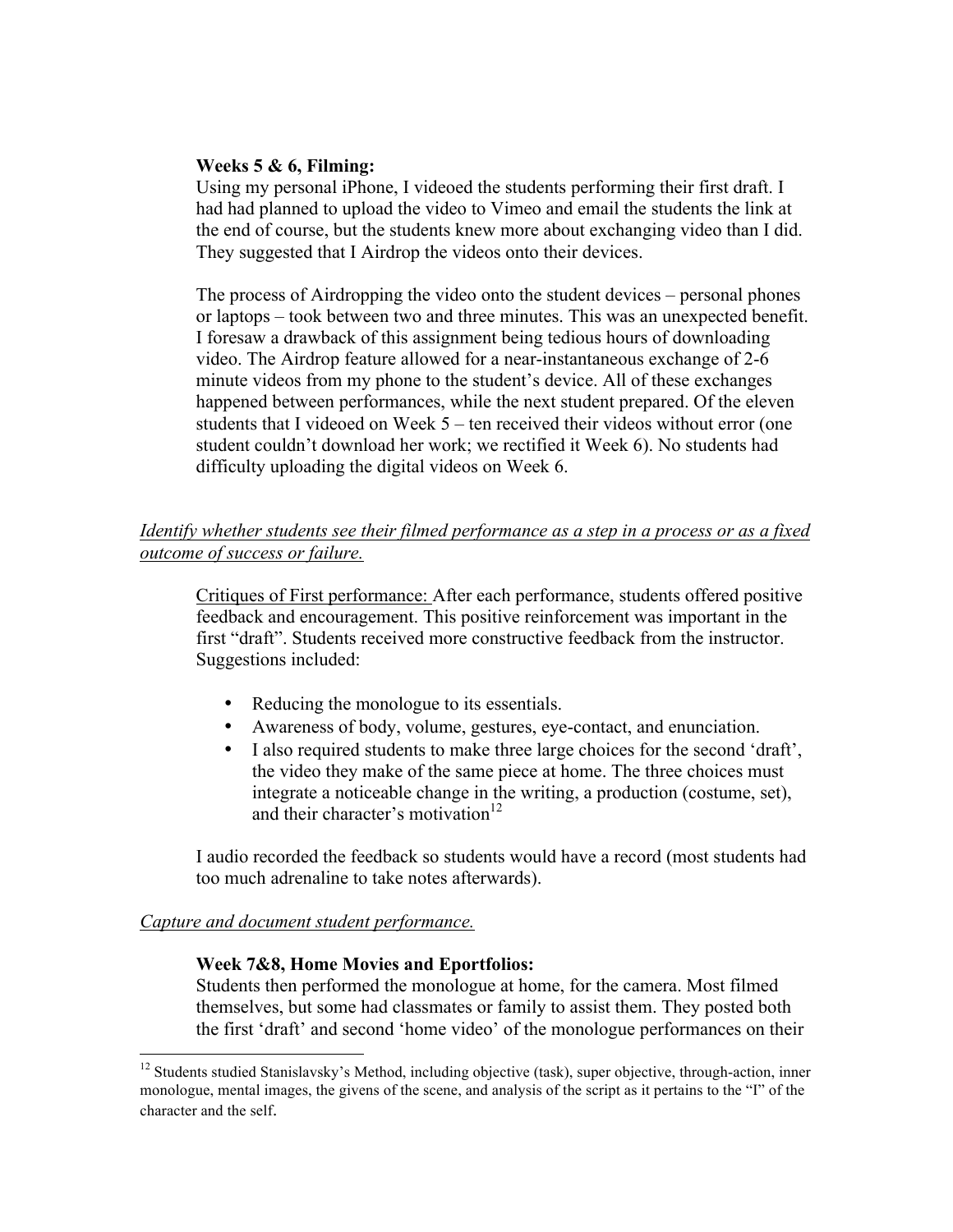eportfolios.

#### **Weeks 3-8, One-Act Play and Eportfolios:**

Contiguous with these monologue exercises and performances students developed a one-act play about their event, sometimes including the monologue as part of the play, sometimes developing other scenes for the character. Students uploaded these plays onto the their monologue page on their eportfolios.

*Determine Institutional Learning Outcomes conveyed in student work.* 

#### **Student Work & ILO's:**

### **Gabriel Seace https://ospace.otis.edu/gabes\_e\_portfolio/Monolog**

**Creativity & Innovation:** In the first video 'draft' the student is still crafting the story. This is apparent in the writing and in the student's delivery – his voice is low and his eyes are glued to the paper. The student's inspiration for this character came from an article about fighting in Ukraine. He set his story in a mythical, medieval continent. This choice in setting deviates from the assignment: *develop a character that conveys the context of your article*. However, the class also studied Ancient Greek tragedians and how these early dramatists took the dilemmas of the day and reset them centuries before so as not to incite unrest or political controversy. The student cited this as his reasoning for creating a fictional place.

**Visual Fluency:** It would have been better to film the student up close for the first draft performance. The lighting is also dim. As with all the footage, it would have been better to do a widescreen shot (something one of my students pointed out to me on the final day of class when I filmed their final production<sup>13</sup>).

He needed to face the camera for the second performance. Also, the babbling brook – while evocative for setting – muffled the student's voice.

**Oral Communication**: This student put thought and effort into the production of his second performance. He selected an appropriate location (in the mountains, by a stream) costumed, utilized props (students were encouraged to give themselves something to 'do' instead of merely speaking; this student brought a sword and cleaned it in the stream). He also made a strong character choice – adopting a brogue – and he had memorized his piece.

<sup>&</sup>lt;sup>13</sup> The Final Production of the course is a performance the entire class puts up for the partnered section. This final piece is a stitching together of five or six student plays into one story, usually with a frame of an art student visiting their future phases of life via a spiritual guide – this semester the guide was Otis, The Owl.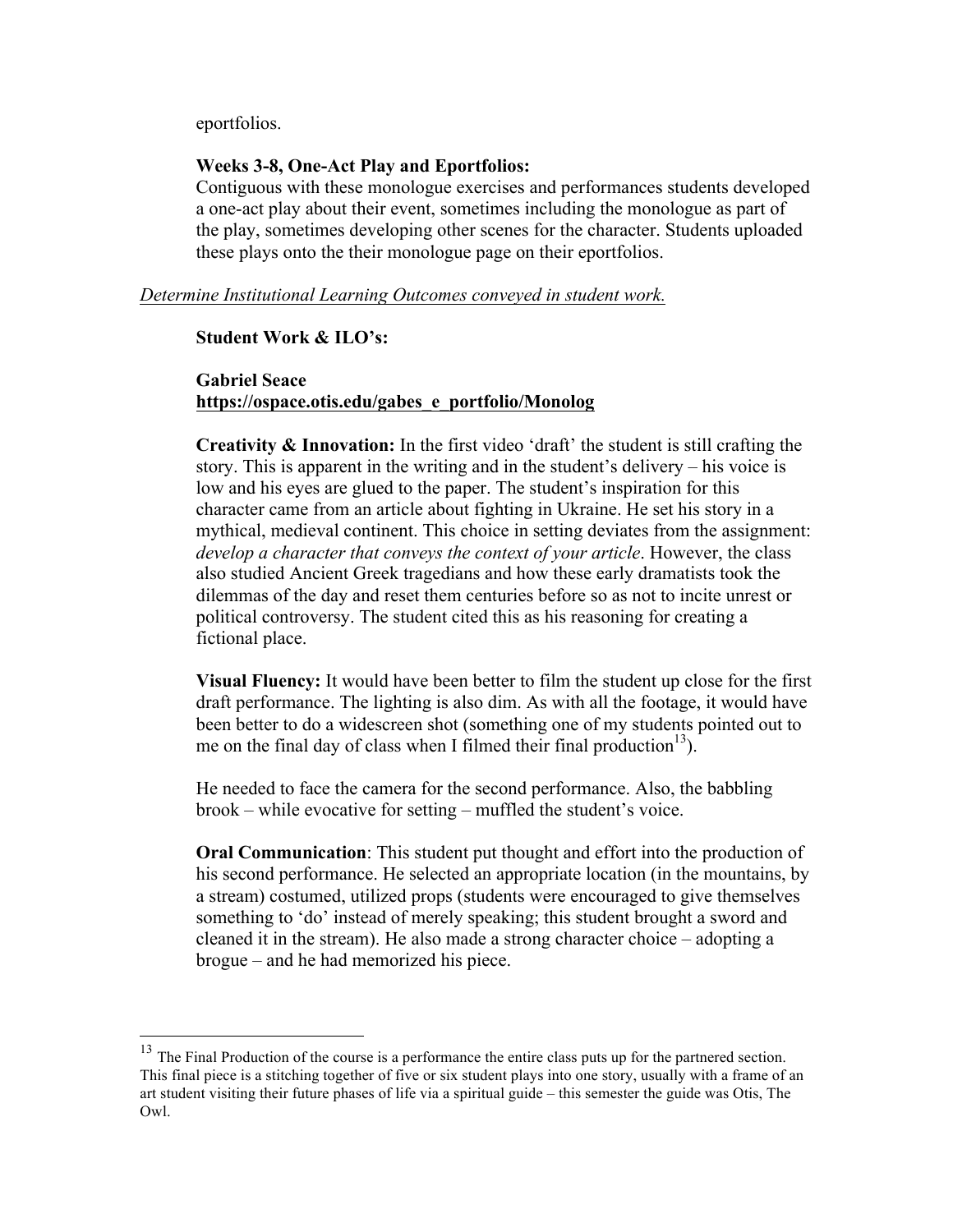#### **Student: Cactus Springman https://ospace.otis.edu/cactus\_springman/Monologue**

**Visual Fluency:** Unfortunately, this student did not post the first performance 'draft' on the eportfolio – not the only student who failed to post the first video. Going forward, I'd like to have more accountability in my grading for missing footage.

The video of the second performance is stable and captures all of the student's gestures, blocking and facial expressions. The lighting is yellowed and the ambient noise is distracting, but the student projects and the setting is appropriate for the piece.

**Written & Oral Communication:** The inspiration for this piece came from Lewis Carroll's *Alice's Adventures in Wonderland*. The student took issue with artists and fans extrapolating themes of drug use from Carroll's work. The student directly communicates this distinct point of view through the character: Alice argues with the opium-smoking Caterpillar and insists drugs are not necessary for the creative process. The student developed a specific and compelling adaptation and is expressive with a clear motivation. The student also used an accent for this final performance.

**Information Literacy:** While the writing is effective, this student, and several others, did not demonstrate adequate information literacy. The student overlooked the central argument in the article<sup>14</sup> (in this case, that the politics and society of our era affect how we read a text; the drug enthusiast interpretations of Alice's Adventures in Wonderland came from the LSD culture of the 1960's). While conveying this understanding in a piece of creative writing and performance is not necessary, the student should have communicated this in the Signature Assignment, a research-based and analytical component that culminates all of the work on this assignment at the semester's end. Going forward, I'd like to emphasize the importance of Information Literacy, of accurately assessing the cultural conversation, even in creative writing pieces. A rubric for the monologue that includes research and accuracy could help with assessing student application of this skill.

#### **Student: Cameron Gray**

https://ospace.otis.edu/cameron3/One\_Act\_Plat\_First\_Draft

**Creativity & Innovation:** The student developed a satirical piece. He chose an article about a famous chef who duped his audience of food bloggers by secretly serving McDonalds. Elaborating on the idea of deception, the student developed

 <sup>14</sup> "Alice in Wonderland at 150: Innocent Fantasy or Dark and Druggy?", Rosa Silverman, *The Telegraph. Telegraph Media Group*, (July, 4 2015).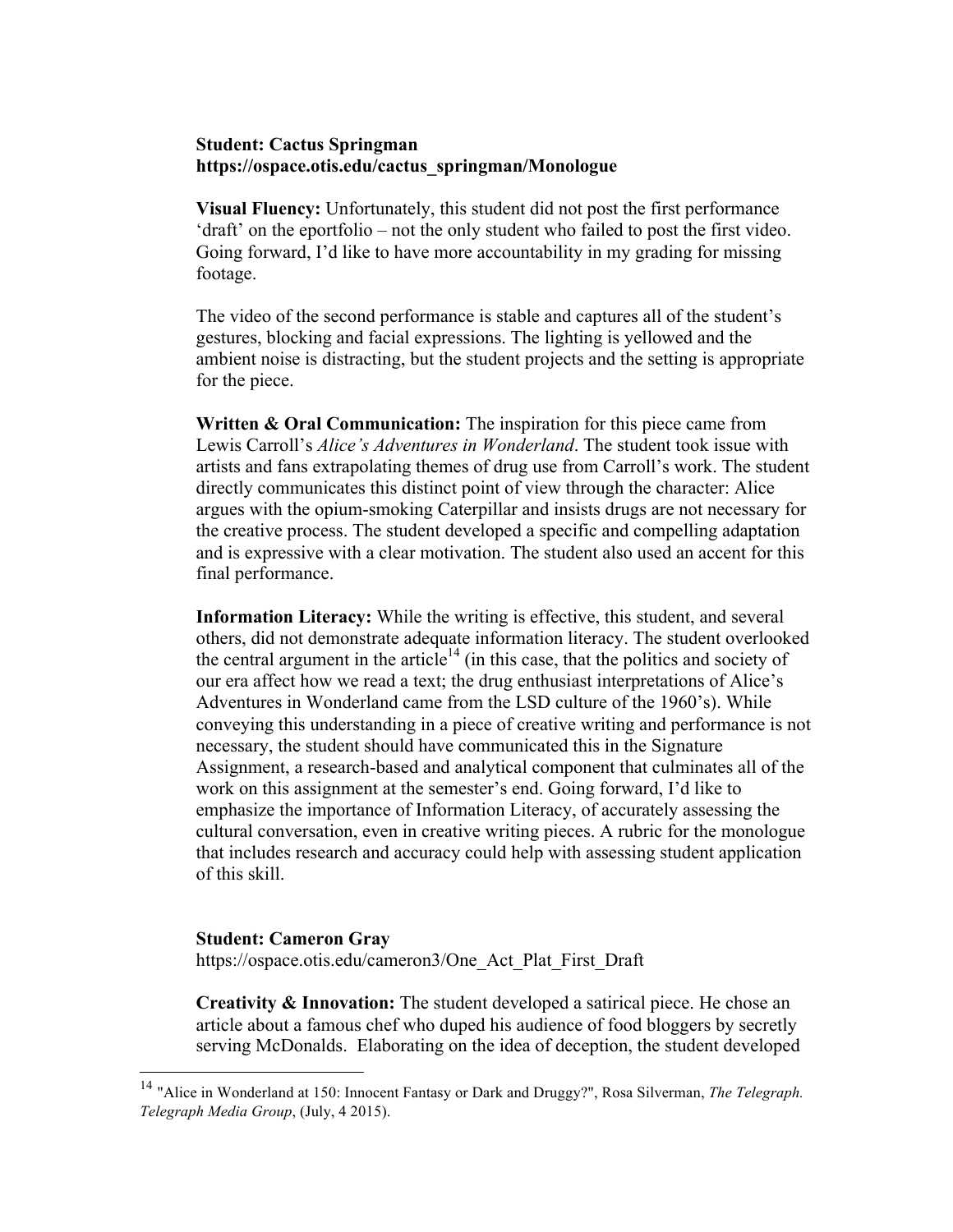"Cockney Gourmet" a British TV cooking show with a host who has a fake British accent (many students dabbled with accents this semester).

The work is very developed, specific, bold, and professional – he was off book for both the first and second videos. The student had codified a logic for the scene, was very animated in his gestures and, even though it was comedy, took the material seriously and personalized the story. This student studied acting prior to enrolling at Otis College. Since the student had more experience, I catered my feedback. I suggested he further develop the piece. Our dynamic regarding his work was more of a workshop than a critique. Throughout the semester he used the monologue assignment to try out different story and character ideas.

**Visual Fluency**: While this is some of the best work that came out the class, one would not know it looking at the student's portfolio. The Vimeo links are haphazardly placed. Going forward, I will require students to upload the video directly onto the eportfolio as a module. Also, more points for the grade will be attributed to the aesthetic of the eportfolio page.

**Student: Jonathan Levite First Draft: https://ospace.otis.edu/jonathan\_levite/First\_Monologue\_Video Second Draft: https://ospace.otis.edu/jonathan\_levite/Home\_Monologue\_Video**

**Social Responsibility:** The student reads a dialogue between an NSA contract hire and an NSA official. The student's inspiration for the piece came from several articles and a documentary detailing Edward Snowden's leak of classified information pertaining to the US government's global surveillance programs. The student conveyed a deeper connection to his source material than my other students – in his performance, writing, research, and in class discussion.

**Written & Oral Communication:** The first video shows the student reading monotone from a piece of paper. We cannot see his eyes (I also should not have recorded him from an angle). The student also wrote a dialogue, not a monologue. My main suggestion in the critique was for him to rewrite the piece so he is contemplating leaking the information, instead of a back and forth between protagonist and antagonist.

**Critical Thinking:** Like most students, this second performance, the home video, is a much more intimate portrayal. The student looks directly into the camera (he, like many students, chose to film himself with his laptop camera). Speaking into the laptop screen allows the students took directly into the camera as they read their lines on the screen, with the laptop acting as a teleprompter. The revisions to the script are much more engaging and emotional and the student has dimmed the lights and leans conspiratorially into the camera to evoke secrecy and peril. This second performance embodies the character's moral dilemma.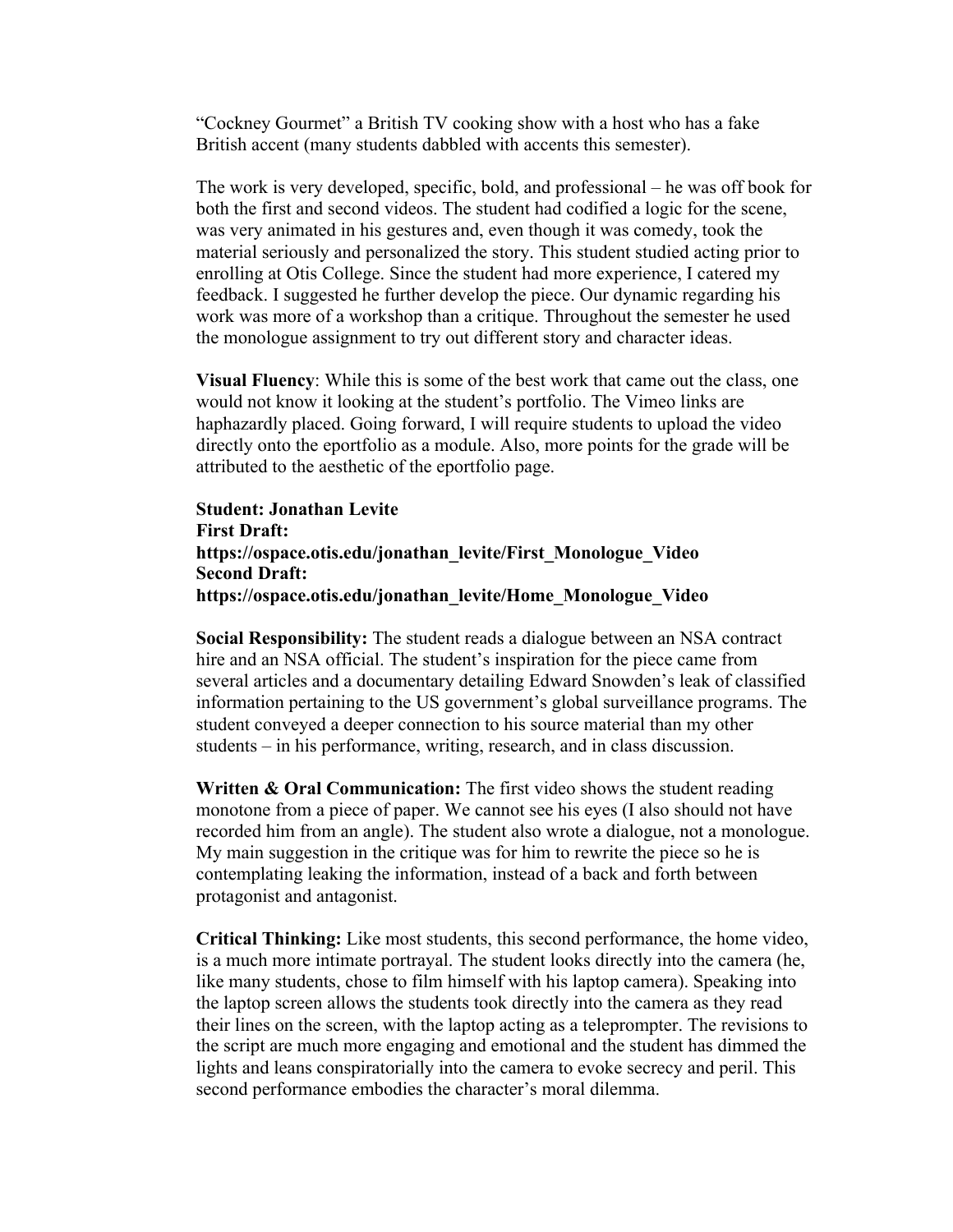### **Week 7 – Week 14, Watching the Videos:**

The videos were not left aside after grading; we revisited the student work, treating each monologue (we looked primarily at the second performance) as an object of rhetorical analysis. We used the student videos to explore new themes we learned about in the course. The students responded well to watching the videos of their classmates. It was an opportunity to foster community. They would have preferred to watch more, but course time did not allow it. Rather than watch all of the monologue videos at once, we watched one or two at the beginning of class for the remaining weeks of the course.

### **Week 14, Filming Final Production**:

On the last day of the semester we performed a production for our partner Ways of Knowing class. The performance was a success, but the video of the performance was not. This is a possible pitfall of video in the classroom – especially with the low-tech option of filming with a phone or tablet. The final production ran fourteen minutes. The sound quality of the video is poor and we should have filmed the production with a widescreen (no more shooting vertical; a video-in-the classroom rookie mistake). For a more elaborate production like this, I should have also booked a camera and/or someone to come in from the video department.

# *How does video recording student work inside and outside of the classroom affect learning?*

### **Student Reflections on 'Capturing Performance':**

**Student Reflection, Self & Character:** 

# *Did you feel like yourself reading the monologue? Your character? Both? … Somewhat. I tried to make it less dramatized. The monologue would be more of my thoughts rather than things I would say out loud.*

*…I felt more like myself portraying a character. I was not fully in the mind of Alice, although I knew her intentions and goals, yet within the classroom setting there is a hesitation to fully take on a character, even for myself, someone who*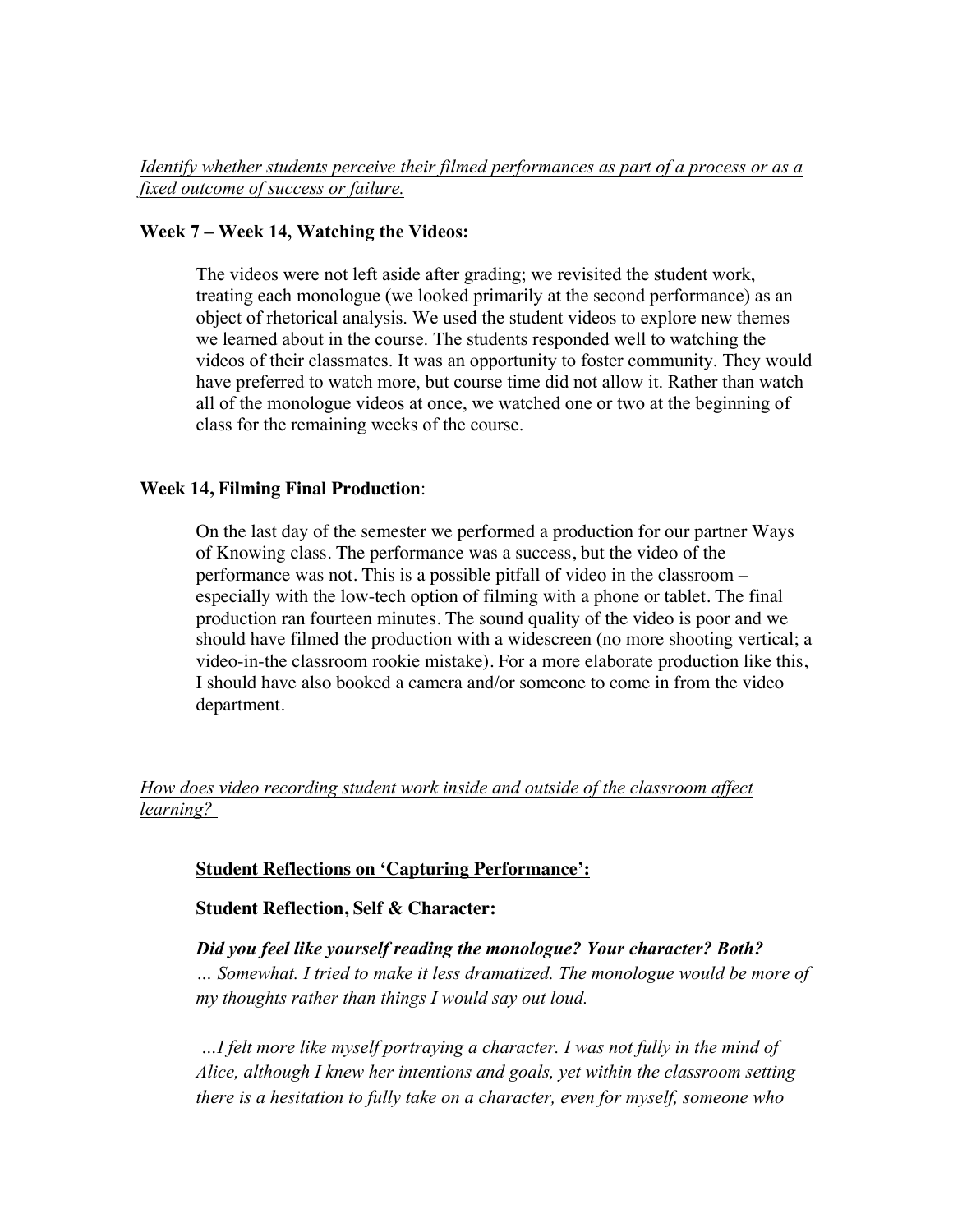*has a lot of theater and character background. Even in everyday life I sometimes feel like Alice (though truthfully I feel most like the Cheshire Cat) but when presenting my monologue for the first time I just felt like Cactus playing Alice.*

*…My character is angry, yet still somewhat self-contained. I feel that this is slightly how I would react if someone were to continuously frustrate me because they don't understand my point or refuse to be even remotely helpful.*

*…In a way yes. I've never experienced a horrible thing like rape but the crisis is something I'm very interested in (in a way that supports the victim) the problem and how the victim is blamed a lot of the time. So I think when I was reading it, I sort of dove into my inner self and found a place where I could connect to the character I created.*

#### **Student Reflection, Being Filmed:**

*Did being filmed make you excited? Nervous? Any other emotion? …It made me nervous and embarrassed but I enjoyed it somehow.*

*…Being filmed made me uncomfortable. This was weird because I make a lot of videos with my friends.*

*…I'm used to being behind a camera, not in front of one. It's nerve-wracking and it definitely heightened my anxiety.*

*…Being filmed privately made me determined to best capture the emotion of my character which was frustration.* 

#### **Student Reflection, Watching the Video:**

*Did the video of the monologue help you revise your piece? How? …I was so embarrassed to watch my monologue but it helped me to think of what can I do to develop the quality of film and character.*

*…Somewhat yes, but the critique from Maggie was more helpful. The video helped me revise how my monologue should be performed the next time.* 

*…Yes, I knew what part I was struggling in and I worked on it.*

#### **Student Reflection, Future Benefits:**

*Do you think this monologue exercise will help you in your life? Your career? Both? Neither? How or why not?*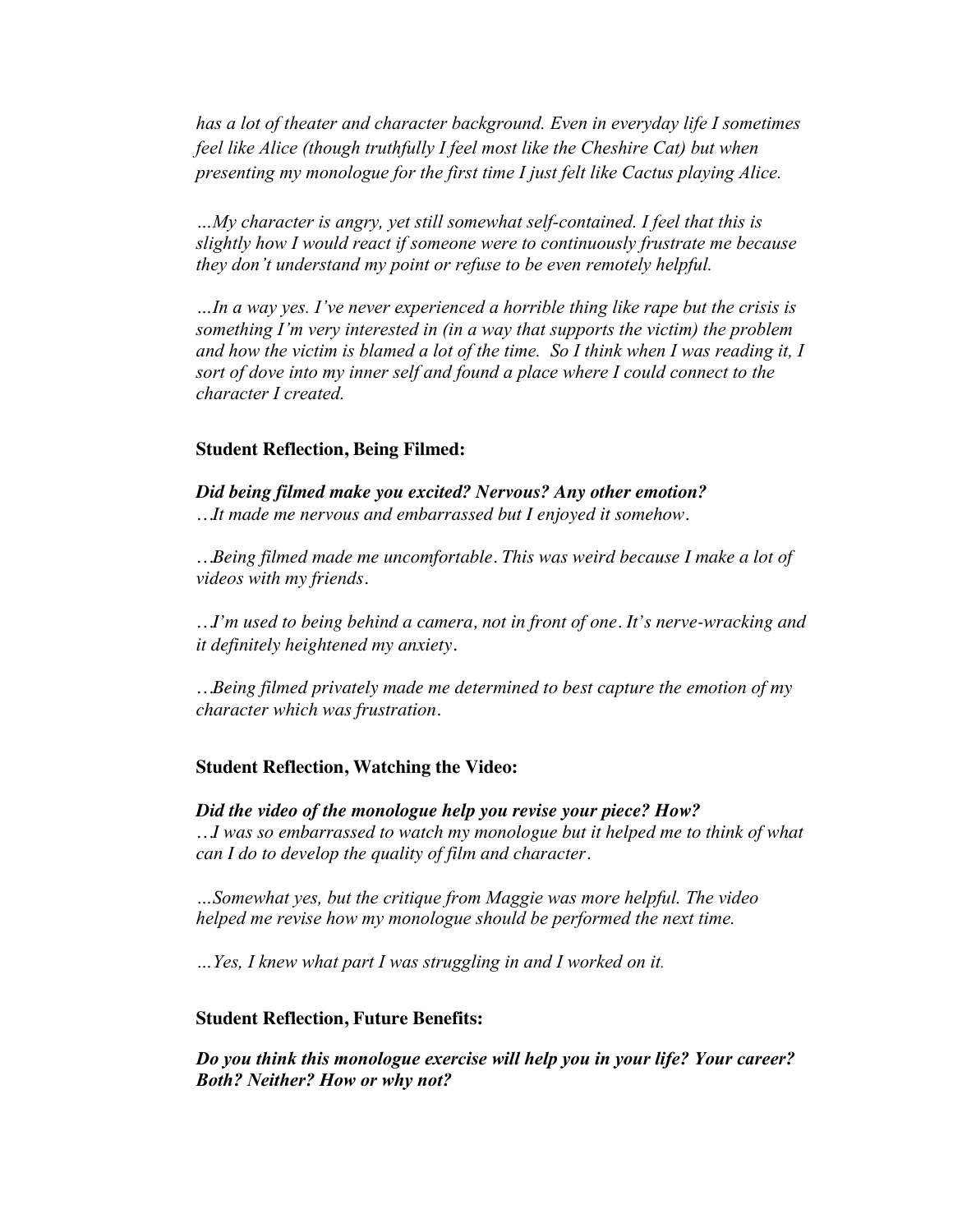*…I feel like it is an experience to remember and an experience to talk about if I was ever asked when applying for a job in the future. It's not something everyone goes through, especially in a so-called English class rather than a theater class. So yes, I do think this monologue exercise will help me in my life.* 

*…Sure, I think it helps a bit. I've done plenty of monologues in the past, and this was a good chance to see how far I've come in terms of acting skill and what I've learned from my acting history. It also was good to practice, since I haven't been in theater for a year now (sadly) and it was nice to see if I've faltered or not. I think this monologue exercise is also good to practice stage presence, presentation in a business or classroom setting, public speaking, and giving a little bit of acting practice to those who haven't done so before. And writing the monologue is a very good exercise, since I don't think I've written my own monologue before, and it was interesting to be able to do that.*

*…I think it will help when I'm writing an essay because I would think of more being me telling what I want to prove/say to the audience.* 

*….I feel like this monologue exercise was fun and exciting but I don't think it'll help me in my career as a fashion designer. Maybe for meetings or presentations when I need to express some categories or to be more confident.*

#### *Study student work to determine other values of video-making in the curriculum.*

#### **Unexpected Outcomes:**

**Critical Thinking:** An unexpected outcome of the Monologue Assignment was the opportunity to use student videos for rhetorical analysis. Revisiting the home videos, sometimes weeks after students submitted the work, allowed for more objectivity and criticality. Students felt less attached to their work and were emboldened to critique other student work and their own.

The videos that students made in the first half of the semester became decontextualized and re-contextualized over the course of the semester. The students modified their point of view as we read more dramatic literature and theory. The students applied concepts of the curriculum to their videos.

Since we had the shared experience of watching both the live performances and videos together, we could refer back to the pieces during discussion, as if they student performances were communal texts, or as if all of the students had read each of their classmate's papers.

**Social Responsibility:** The student videos mimicked the life of a piece of media on a network or the internet; their videos entered the cultural conversation, the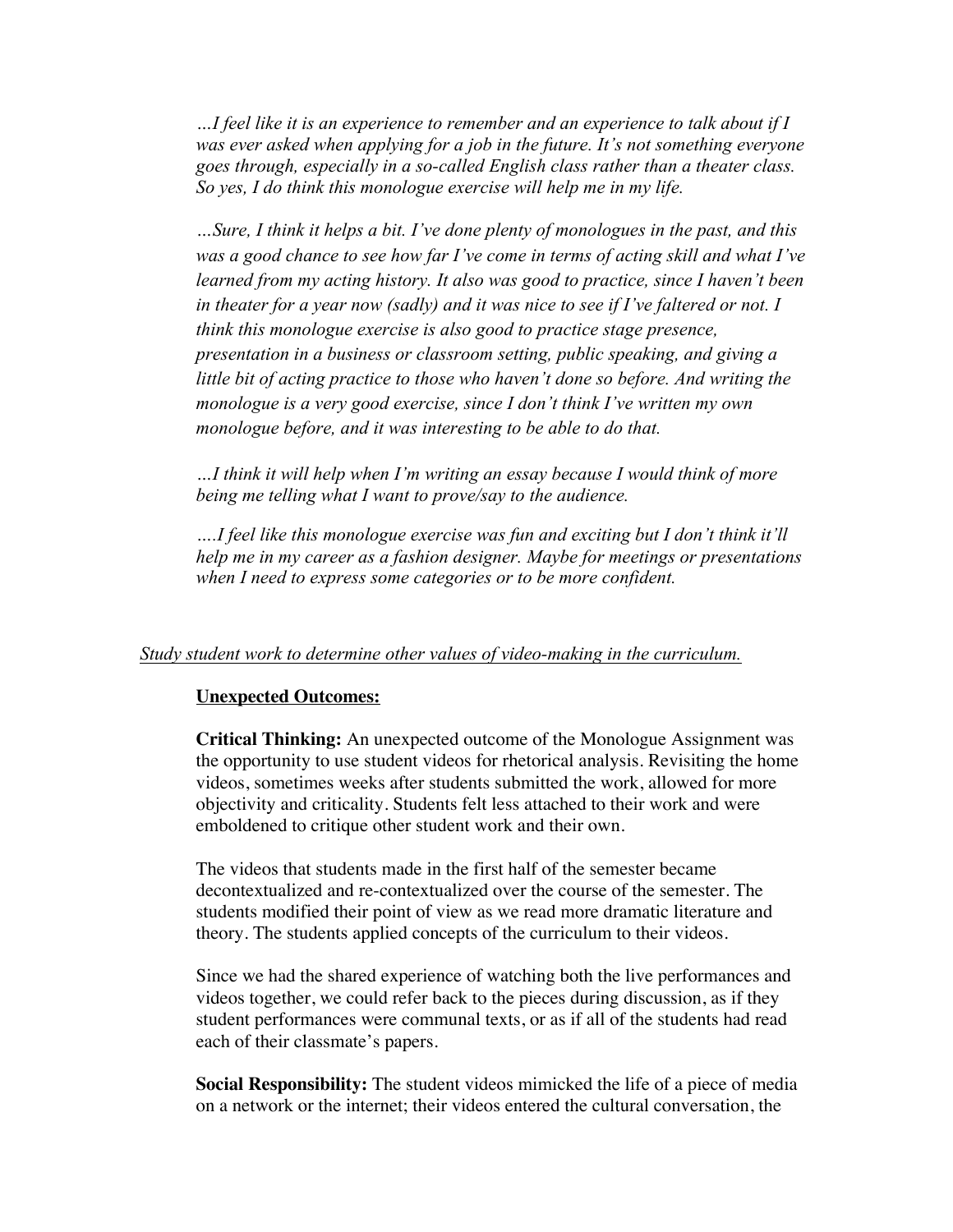student work became the conversation piece and blurred the lines between assignments and life.

The videos transformed from course work to a more democratic experience. Less 'the teacher grades and the student is judged' and more teacher and student engagement through dialogue, media, current events, and collaborative aesthetic and social critique.

The assignment also fostered community. The students enjoyed watching one another's videos – nearly all students shared their home videos with one another before we watched them together as a class. The students had favorites these top picks again and again.

# **Predicted Outcomes:**

- The classroom video added legitimacy to the monologue.
- The home video assignment allowed the students an opportunity to take chances and to vary their gestures, pitch, and emotion in ways they wouldn't be able to access in the classroom.
- Students had another avenue of connecting to source material that allowed for empathy and characterization.
- The nature of the assignment added depth and meaning to their research
- Both videos the student performing for the class and the second performance at home – are posted to student eportfolios, offering a digital compendium of student work.

### **Possible Improvements:**

- Provide more guidelines in selecting source material (several students selected superficial topics). Perhaps add this language to the prompt: *pick a topic in which you have an empathic connection to a person or group of people*. The source they select could require approval.
- Develop more robust requirements for research and more feedback regarding integration of source material.
- Show more examples of the genre before the first day of filming and show a greater variety of examples.
- Allow more time to unpack the design and production of examples: review color scheme, camera angle, audio and emphasize aspects like pacing, enunciation, inflection.
- Add more weight and emphasis to visual aesthetic so as to avoid sloppy portfolio pages.
- Obtain a camera from the college for the Final Production the more elaborate performance that demands better sound capture.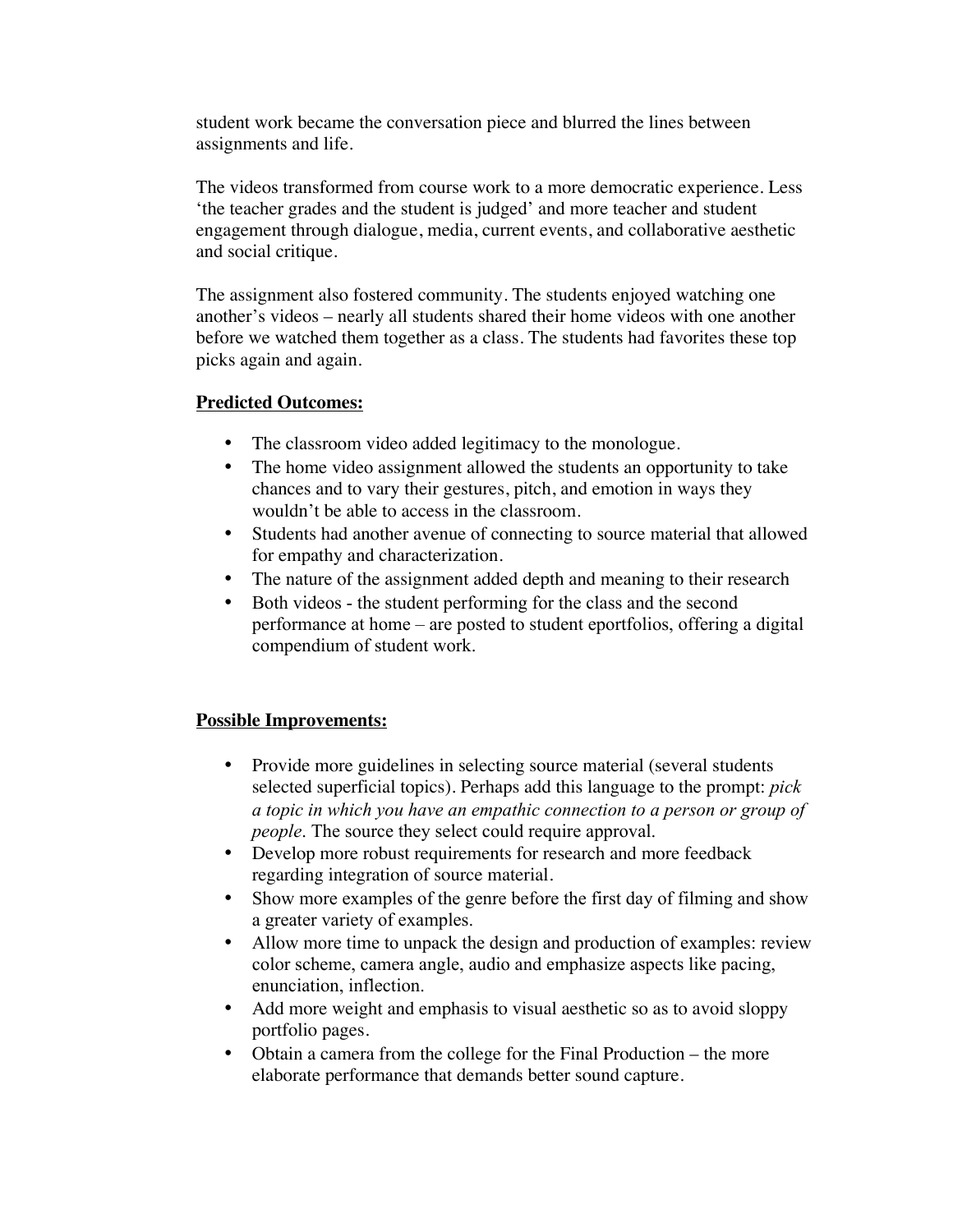- Experiment with a variety of camera angles for the first draft video no more vertical shooting.
- Develop a rubric for the peer review of the written monologue so students can better assess one another's piece and can juxtapose the work with criteria of the dramatic monologue form.
- Develop lessons and a rubric for assessment of the video, including concepts like emphasis, contrast, sound, and camera angle.<sup>15</sup>

### *Offer faculty ideas for integrating video-making in the classroom and curriculum.*

### **Recommendations to Faculty:**

- Most students are comfortable with the practice. Nearly all make video as a form of communication and entertainment, but asking students to make videos within the curriculum requires that they approach the medium with more criticality.
- Providing samples of the genre presentations, performances helps to establish criteria and expectations.
- Filming student presentations allows students to have a more realistic assessment of their own work.
- Treating the initial videos as a draft helps students treat assignments as an ever-changing process rather than an outcome of success or failure.
- The student videos can serve an object of analysis.
- The simple practice of recording performances or presentations with a phone or personal camera allows faculty to integrate technology in the classroom with little prep and in a way that mimics how students and teachers use technology in daily life.
- For more elaborate presentations faculty should get support from the college video department.

#### **Parting Thoughts…**

# *Did the video recording of the classroom change how you felt about your performance? If so, how?*

*…Yes! It actually made me feel better about my performance. I thought (and my friends thought) I did a great job!* 

# *Do you think this monologue exercise will help you in your life? Your career? Both? Neither? How or why not?*

<sup>&</sup>lt;sup>15</sup> "Connecting Assessment and Instruction to Help Students Become More Critical Producers of Multimedia; Voices from the Field", Jonathan William Ostenson, *The National Association for Media Literacy Education's Journal of Media Literacy Education* Vol, 4, No. 2 (2012) p. 175.